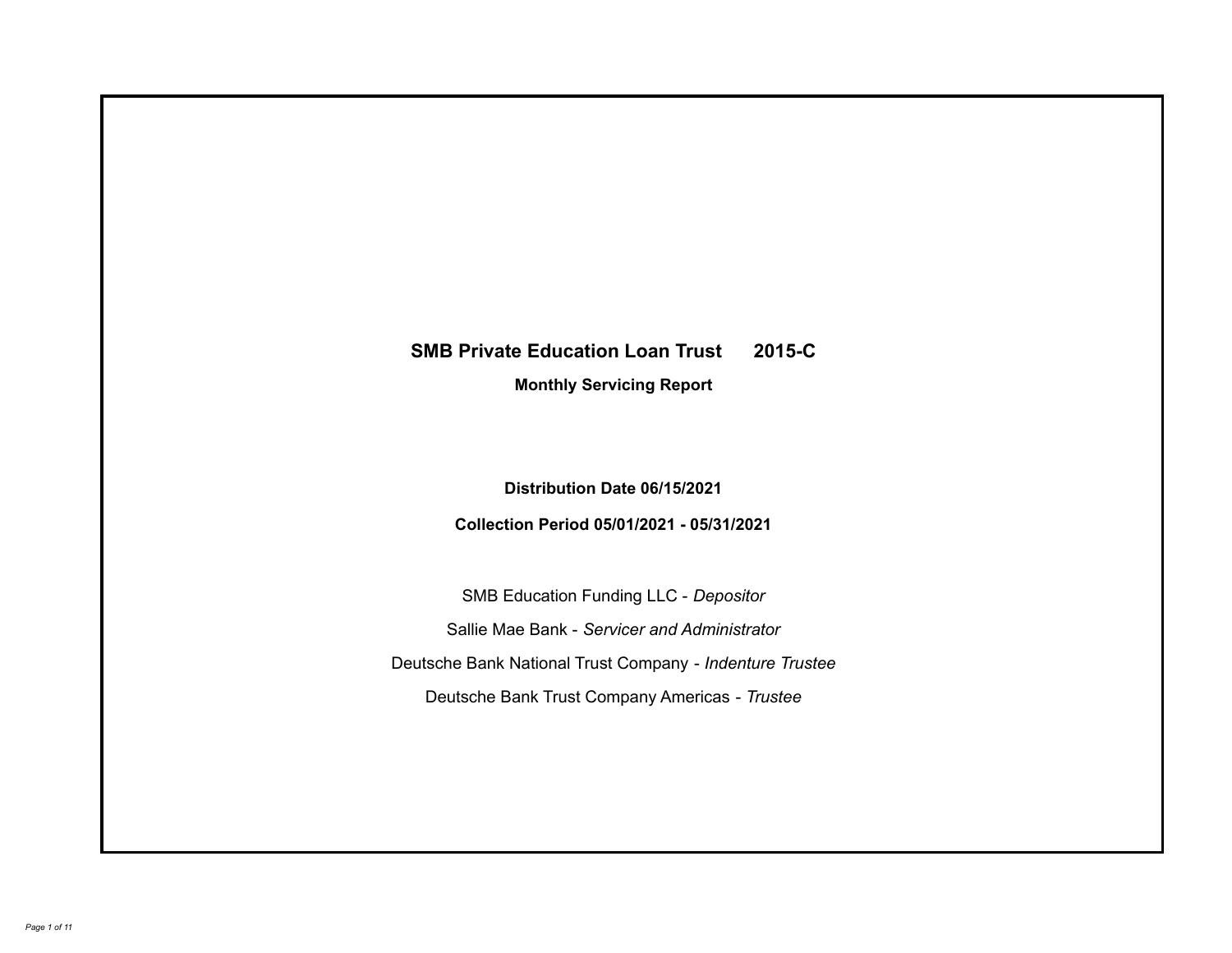A

| <b>Student Loan Portfolio Characteristics</b>   | <b>Settlement Date</b><br>10/27/2015 | 04/30/2021       | 05/31/2021       |
|-------------------------------------------------|--------------------------------------|------------------|------------------|
| <b>Principal Balance</b>                        | \$693,787,197.00                     | \$265,286,545.16 | \$260,332,291.56 |
| Interest to be Capitalized Balance              | 55,852,621.68                        | 8,805,928.65     | 8,640,416.53     |
| Pool Balance                                    | \$749,639,818.68                     | \$274,092,473.81 | \$268,972,708.09 |
| Weighted Average Coupon (WAC)                   | 8.22%                                | 7.77%            | 7.78%            |
| Weighted Average Remaining Term                 | 127.00                               | 128.87           | 128.79           |
| Number of Loans                                 | 65,154                               | 24,559           | 24,175           |
| Number of Borrowers                             | 45,614                               | 17,755           | 17,471           |
| Pool Factor                                     |                                      | 0.365632224      | 0.358802589      |
| Since Issued Total Constant Prepayment Rate (1) |                                      | 9.16%            | 9.11%            |

| <b>Debt Securities</b> | <b>Cusip/Isin</b> | 05/17/2021      | 06/15/2021      |
|------------------------|-------------------|-----------------|-----------------|
| A2A                    | 78448RAB2         | \$31,135,291.30 | \$27,683,201.71 |
| A2B                    | 78448RAC0         | \$15,041,203.51 | \$13,373,527.38 |
| A <sub>3</sub>         | 78448RAD8         | \$75,000,000.00 | \$75,000,000.00 |
|                        | 78448RAE6         | \$70,000,000.00 | \$70,000,000.00 |
| ◡                      | 78448RAF3         | \$50,000,000.00 | \$50,000,000.00 |

| $\sim$<br>ັ | <b>Certificates</b> | <b>Cusip/Isin</b> | 05/17/2021   | 06/15/2021   |
|-------------|---------------------|-------------------|--------------|--------------|
|             | Residual            | 78448R106         | \$100,000.00 | \$100,000.00 |

| D  | <b>Account Balances</b>                | 05/17/2021      | 06/15/2021      |
|----|----------------------------------------|-----------------|-----------------|
|    | Reserve Account Balance                | \$1,884,455.00  | \$1,884,455.00  |
|    |                                        |                 |                 |
| E. | <b>Asset / Liability</b>               | 05/17/2021      | 06/15/2021      |
|    | Overcollateralization Percentage       | 12.01%          | 12.24%          |
|    | Specified Overcollateralization Amount | \$82,915,979.00 | \$82,915,979.00 |
|    | Actual Overcollateralization Amount    | \$32,915,979.00 | \$32,915,979.00 |

(1) For additional information, see 'Since Issued CPR Methodology' found on page 11 of this report.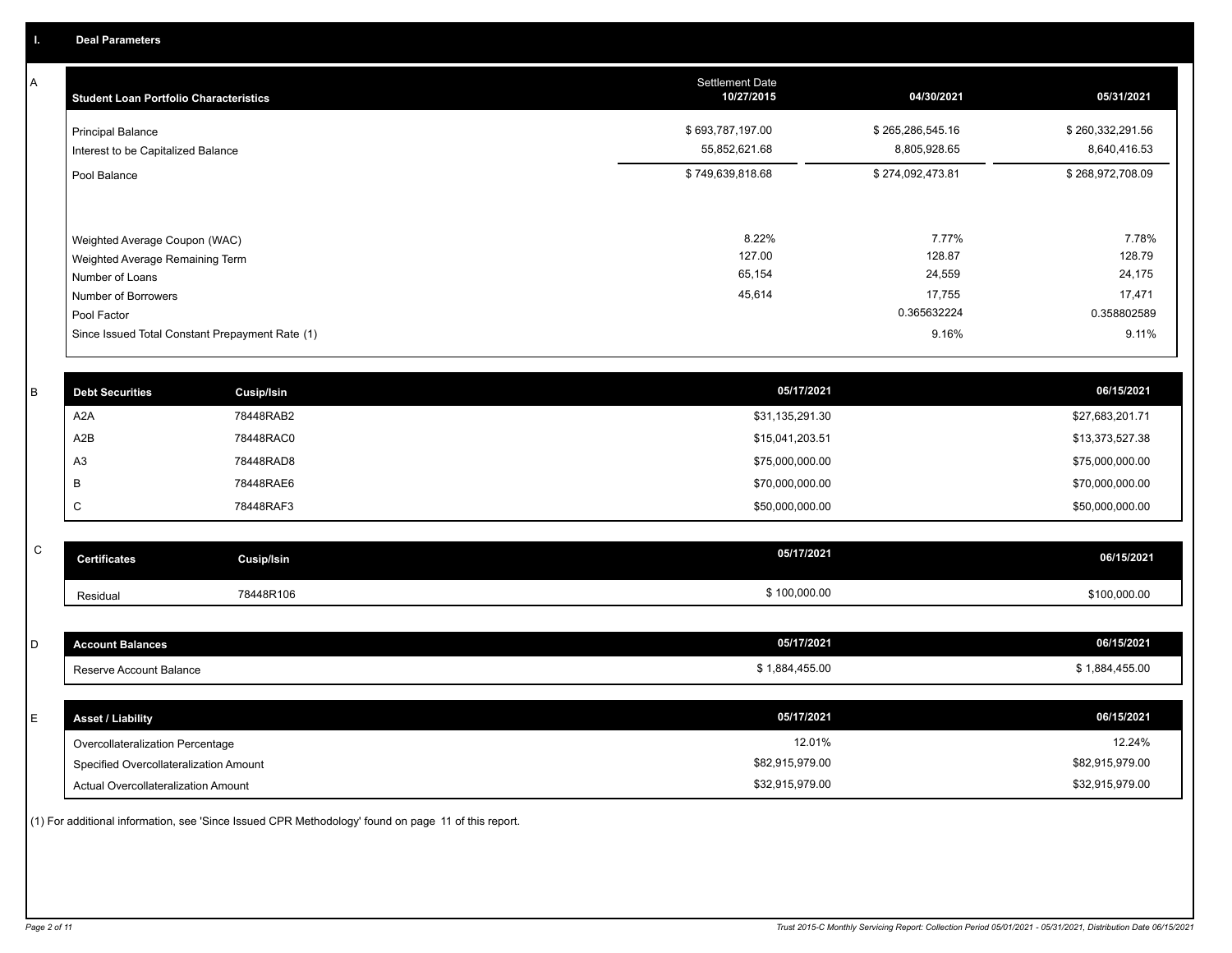| Α | <b>Student Loan Principal Receipts</b>                           |                |
|---|------------------------------------------------------------------|----------------|
|   | <b>Borrower Principal</b>                                        | 5,077,377.50   |
|   | <b>Consolidation Activity Principal</b>                          | 0.00           |
|   | Seller Principal Reimbursement                                   | 0.00           |
|   | Servicer Principal Reimbursement                                 | 0.00           |
|   | Delinquent Principal Purchases by Servicer                       | 0.00           |
|   | <b>Other Principal Deposits</b>                                  | 0.00           |
|   | <b>Total Principal Receipts</b>                                  | \$5,077,377.50 |
| B | <b>Student Loan Interest Receipts</b>                            |                |
|   | Borrower Interest                                                | 1,324,410.33   |
|   | <b>Consolidation Activity Interest</b>                           | 0.00           |
|   | Seller Interest Reimbursement                                    | 0.00           |
|   | Servicer Interest Reimbursement                                  | 0.00           |
|   | Delinquent Interest Purchases by Servicer                        | 0.00           |
|   | Other Interest Deposits                                          | 0.00           |
|   | <b>Total Interest Receipts</b>                                   | \$1,324,410.33 |
| C | <b>Recoveries on Realized Losses</b>                             | \$43,870.62    |
| D | <b>Investment Income</b>                                         | \$172.33       |
| E | <b>Funds Borrowed from Next Collection Period</b>                | \$0.00         |
| F | Funds Repaid from Prior Collection Period                        | \$0.00         |
| G | Loan Sale or Purchase Proceeds                                   | \$0.00         |
| H | Initial Deposits to Distribution Account                         | \$0.00         |
|   | <b>Excess Transferred from Other Accounts</b>                    | \$0.00         |
| J | <b>Borrower Benefit Reimbursements</b>                           | \$0.00         |
| Κ | <b>Other Deposits</b>                                            | \$0.00         |
| Г | <b>Other Fees Collected</b>                                      | \$0.00         |
| м | <b>AVAILABLE FUNDS</b>                                           | \$6,445,830.78 |
| N | Non-Cash Principal Activity During Collection Period             | \$123,123.90   |
| O | Aggregate Purchased Amounts by the Depositor, Servicer or Seller | \$0.00         |
| P | Aggregate Loan Substitutions                                     | \$0.00         |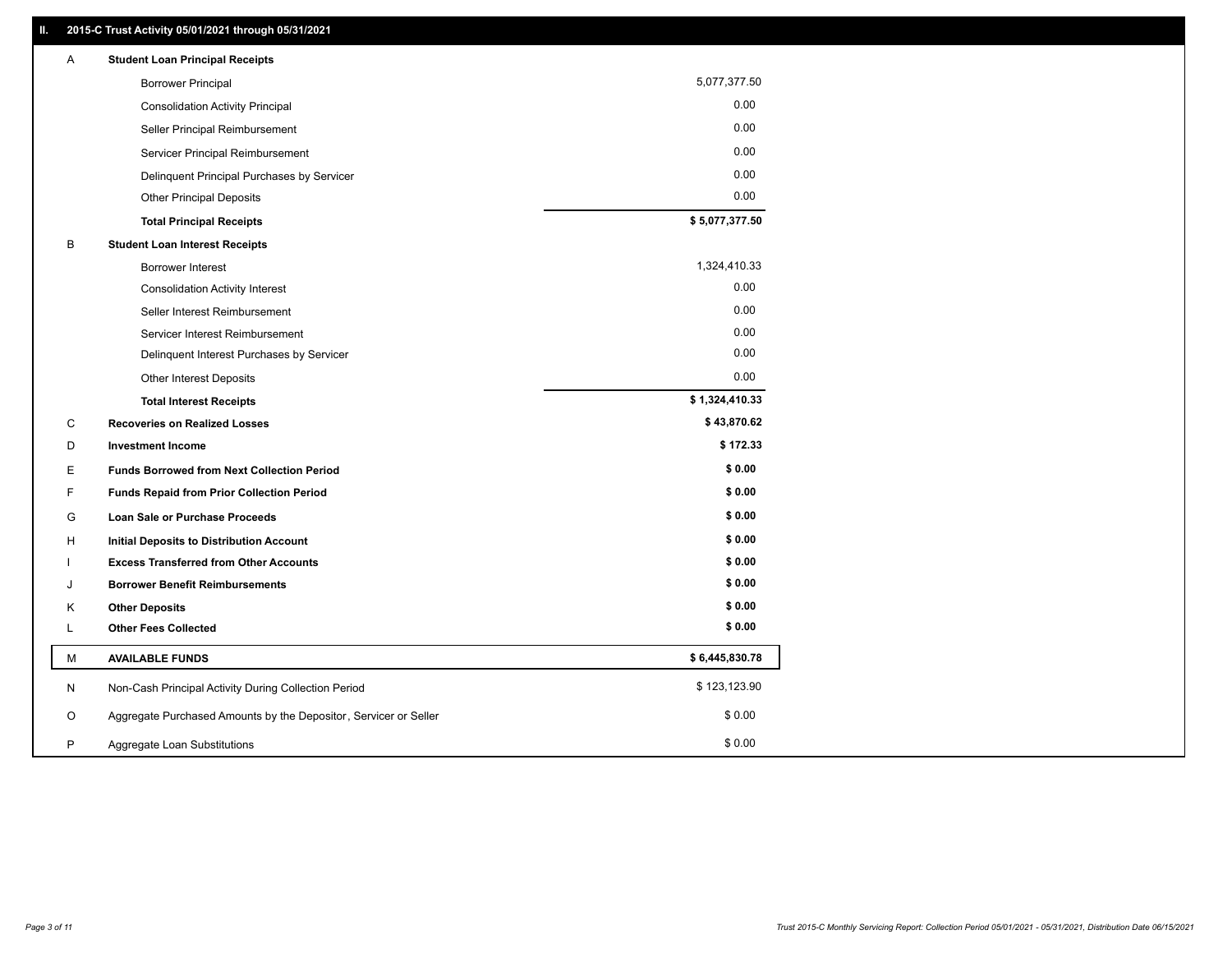|                   | <b>Loans by Repayment Status</b> |                          |         |                                                           |                |                            |                          |         |                                                           |                |                            |
|-------------------|----------------------------------|--------------------------|---------|-----------------------------------------------------------|----------------|----------------------------|--------------------------|---------|-----------------------------------------------------------|----------------|----------------------------|
|                   |                                  |                          |         | 05/31/2021                                                |                |                            | 04/30/2021               |         |                                                           |                |                            |
|                   |                                  | <b>Wtd Avg</b><br>Coupon | # Loans | Principal and<br><b>Interest Accrued</b><br>to Capitalize | % of Principal | % of Loans in<br>Repay (1) | <b>Wtd Avg</b><br>Coupon | # Loans | Principal and<br><b>Interest Accrued</b><br>to Capitalize | % of Principal | % of Loans in<br>Repay (1) |
| INTERIM:          | IN SCHOOL                        | 8.85%                    | 322     | \$5,477,126.00                                            | 2.036%         | $-$ %                      | 8.83%                    | 354     | \$5,806,352.15                                            | 2.118%         | $-$ %                      |
|                   | <b>GRACE</b>                     | 8.32%                    | 122     | \$1,890,387.36                                            | 0.703%         | $-$ %                      | 8.25%                    | 98      | \$1,649,836.18                                            | 0.602%         | $-$ %                      |
|                   | <b>DEFERMENT</b>                 | 8.68%                    | 1,781   | \$26,626,431.04                                           | 9.899%         | $-$ %                      | 8.67%                    | 1,904   | \$28,393,573.66                                           | 10.359%        | $-$ %                      |
| <b>REPAYMENT:</b> | <b>CURRENT</b>                   | 7.64%                    | 20,843  | \$218,171,569.01                                          | 81.113%        | 92.847%                    | 7.60%                    | 21,056  | \$221,082,263.67                                          | 80.660%        | 92.797%                    |
|                   | 31-60 DAYS DELINQUENT            | 7.82%                    | 300     | \$4,322,533.49                                            | 1.607%         | 1.840%                     | 8.08%                    | 266     | \$3,848,683.30                                            | 1.404%         | 1.615%                     |
|                   | 61-90 DAYS DELINQUENT            | 7.71%                    | 149     | \$2,555,070.39                                            | 0.950%         | 1.087%                     | 7.70%                    | 166     | \$2,688,350.08                                            | 0.981%         | 1.128%                     |
|                   | > 90 DAYS DELINQUENT             | 8.71%                    | 137     | \$2,210,819.52                                            | 0.822%         | 0.941%                     | 8.94%                    | 125     | \$2,015,502.46                                            | 0.735%         | 0.846%                     |
|                   | FORBEARANCE                      | 7.58%                    | 521     | \$7,718,771.28                                            | 2.870%         | 3.285%                     | 7.97%                    | 590     | \$8,607,912.31                                            | 3.141%         | 3.613%                     |
| <b>TOTAL</b>      |                                  |                          | 24,175  | \$268,972,708.09                                          | 100.00%        | 100.00%                    |                          | 24,559  | \$274,092,473.81                                          | 100.00%        | 100.00%                    |

Percentages may not total 100% due to rounding \*

1 Loans classified in "Repayment" include any loan for which interim interest only, \$25 fixed payments or full principal and interest payments are due.

| <b>Loans by Borrower Status</b> |                                                                                                                              |                          |         |                                                                  |                |                                |                          |         |                                                           |                |                                |
|---------------------------------|------------------------------------------------------------------------------------------------------------------------------|--------------------------|---------|------------------------------------------------------------------|----------------|--------------------------------|--------------------------|---------|-----------------------------------------------------------|----------------|--------------------------------|
|                                 |                                                                                                                              |                          |         | 05/31/2021                                                       |                |                                |                          |         | 04/30/2021                                                |                |                                |
|                                 |                                                                                                                              | <b>Wtd Avg</b><br>Coupon | # Loans | <b>Principal and</b><br><b>Interest Accrued</b><br>to Capitalize | % of Principal | % of Loans in<br>P&I Repay (2) | <b>Wtd Avg</b><br>Coupon | # Loans | Principal and<br><b>Interest Accrued</b><br>to Capitalize | % of Principal | % of Loans in<br>P&I Repay (2) |
| INTERIM:                        | IN SCHOOL                                                                                                                    | 8.61%                    | 561     | \$9,441,621.10                                                   | 3.510%         | $-$ %                          | 8.66%                    | 622     | \$10,316,816.83                                           | 3.764%         | $-$ %                          |
|                                 | <b>GRACE</b>                                                                                                                 | 8.62%                    | 210     | \$3,270,532.93                                                   | 1.216%         | $-$ %                          | 8.36%                    | 160     | \$2,518,709.21                                            | 0.919%         | $-$ %                          |
|                                 | <b>DEFERMENT</b>                                                                                                             | 8.53%                    | 2,997   | \$42,672,439.22                                                  | 15.865%        | $-$ %                          | 8.50%                    | 3,236   | \$45,664,711.81                                           | 16.660%        | $-$ %                          |
| P&I REPAYMENT:                  | <b>CURRENT</b>                                                                                                               | 7.56%                    | 19,315  | \$196,956,361.46                                                 | 73.225%        | 92.213%                        | 7.52%                    | 19,407  | \$198,633,198.28                                          | 72.469%        | 92.134%                        |
|                                 | 31-60 DAYS DELINQUENT                                                                                                        | 7.79%                    | 288     | \$4,162,200.07                                                   | 1.547%         | 1.949%                         | 8.05%                    | 254     | \$3,648,750.17                                            | 1.331%         | 1.692%                         |
|                                 | 61-90 DAYS DELINQUENT                                                                                                        | 7.71%                    | 146     | \$2,539,962.51                                                   | 0.944%         | 1.189%                         | 7.70%                    | 165     | \$2,686,872.74                                            | 0.980%         | 1.246%                         |
|                                 | > 90 DAYS DELINQUENT                                                                                                         | 8.71%                    | 137     | \$2,210,819.52                                                   | 0.822%         | 1.035%                         | 8.94%                    | 125     | \$2,015,502.46                                            | 0.735%         | 0.935%                         |
|                                 | <b>FORBEARANCE</b>                                                                                                           | 7.58%                    | 521     | \$7,718,771.28                                                   | 2.870%         | 3.614%                         | 7.97%                    | 590     | \$8,607,912.31                                            | 3.141%         | 3.993%                         |
| <b>TOTAL</b>                    | Percentages may not total 100% due to rounding                                                                               |                          | 24,175  | \$268,972,708.09                                                 | 100.00%        | 100.00%                        |                          | 24,559  | \$274,092,473.81                                          | 100.00%        | 100.00%                        |
|                                 | 2 Loans classified in "P&I Repayment" includes only those loans for which scheduled principal and interest payments are due. |                          |         |                                                                  |                |                                |                          |         |                                                           |                |                                |

To conform with company standard reporting these sections now include Princial and Interest Accrued to Capitalize .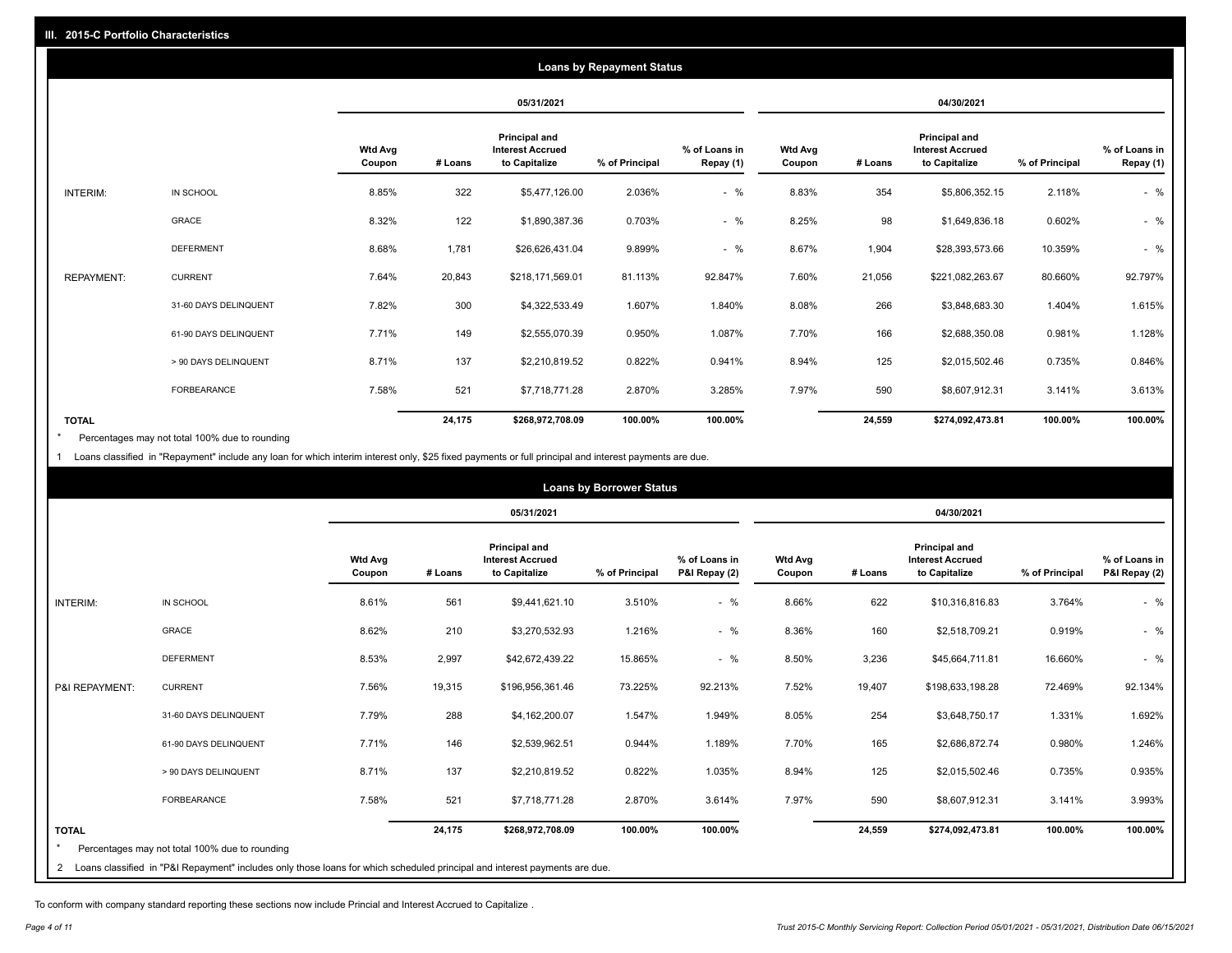|                                                                                                  | 5/31/2021        | 4/30/2021        |
|--------------------------------------------------------------------------------------------------|------------------|------------------|
| Pool Balance                                                                                     | \$268,972,708.09 | \$274,092,473.81 |
| Total # Loans                                                                                    | 24,175           | 24,559           |
| Total # Borrowers                                                                                | 17,471           | 17,755           |
| Weighted Average Coupon                                                                          | 7.78%            | 7.77%            |
| Weighted Average Remaining Term                                                                  | 128.79           | 128.87           |
| Percent of Pool - Cosigned                                                                       | 93.6%            | 93.6%            |
| Percent of Pool - Non Cosigned                                                                   | 6.4%             | 6.4%             |
| Borrower Interest Accrued for Period                                                             | \$1,728,625.18   | \$1,702,971.03   |
| Outstanding Borrower Interest Accrued                                                            | \$11,193,766.68  | \$11,342,589.12  |
| Gross Principal Realized Loss - Periodic *                                                       | \$395,638.32     | \$448,719.58     |
| Gross Principal Realized Loss - Cumulative *                                                     | \$35,922,367.09  | \$35,526,728.77  |
| Recoveries on Realized Losses - Periodic                                                         | \$43,870.62      | \$158,608.47     |
| Recoveries on Realized Losses - Cumulative                                                       | \$5,833,697.06   | \$5,789,826.44   |
| Net Losses - Periodic                                                                            | \$351,767.70     | \$290,111.11     |
| Net Losses - Cumulative                                                                          | \$30,088,670.03  | \$29,736,902.33  |
| Non-Cash Principal Activity - Capitalized Interest                                               | \$519,500.70     | \$222,421.46     |
| Since Issued Total Constant Prepayment Rate (CPR) (1)                                            | 9.11%            | 9.16%            |
| <b>Loan Substitutions</b>                                                                        | \$0.00           | \$0.00           |
| <b>Cumulative Loan Substitutions</b>                                                             | \$0.00           | \$0.00           |
| <b>Unpaid Servicing Fees</b>                                                                     | \$0.00           | \$0.00           |
| <b>Unpaid Administration Fees</b>                                                                | \$0.00           | \$0.00           |
| <b>Unpaid Carryover Servicing Fees</b>                                                           | \$0.00           | \$0.00           |
| Note Interest Shortfall                                                                          | \$0.00           | \$0.00           |
| Loans in Modification                                                                            | \$33,142,949.80  | \$34,445,377.76  |
| % of Loans in Modification as a % of Loans in Repayment (P&I)                                    | 16.10%           | 16.64%           |
|                                                                                                  |                  |                  |
| % Annualized Gross Principal Realized Loss - Periodic as a %<br>of Loans in Repayment (P&I) * 12 | 2.31%            | 2.60%            |
| % Gross Principal Realized Loss - Cumulative as a % of<br><b>Original Pool Balance</b>           | 4.79%            | 4.74%            |

\* In accordance with the Servicer's current policies and procedures, after September 1, 2017 loans subject to bankruptcy claims generally will not be reported as a charged- off unless and until they are delinquent for 120

(1) For additional information, see 'Since Issued CPR Methodology' found on page 11 of this report.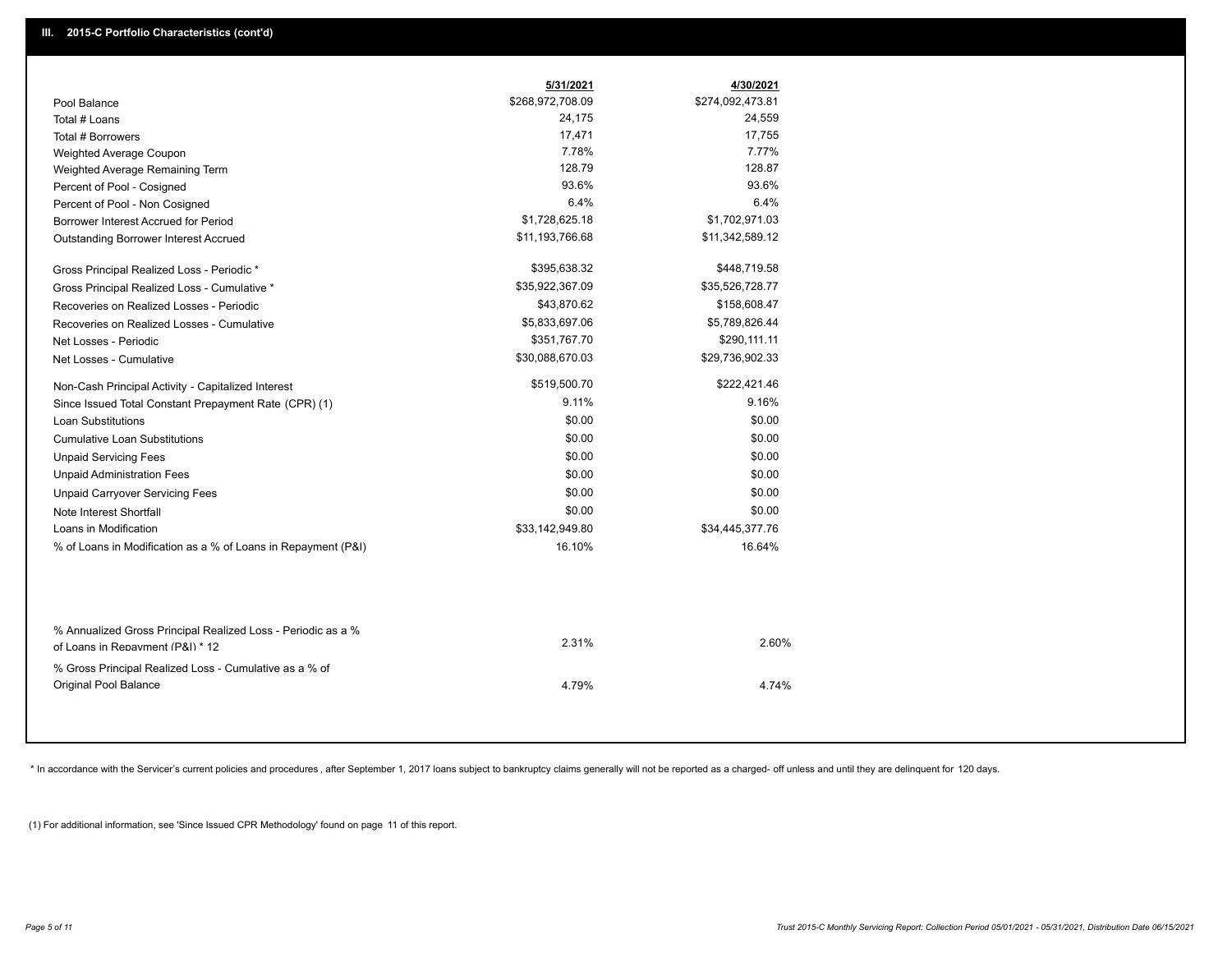# **Loan Program**

A

|                                    | Weighted<br>Average | # LOANS | <b>\$ AMOUNT</b> | $%$ *    |
|------------------------------------|---------------------|---------|------------------|----------|
| - Smart Option Interest-Only Loans | 7.08%               | 4,292   | \$29,797,432.54  | 11.078%  |
| - Smart Option Fixed Pay Loans     | 7.75%               | 6,318   | \$81,724,700.79  | 30.384%  |
| - Smart Option Deferred Loans      | 7.93%               | 13.565  | \$157,450,574.76 | 58.538%  |
| - Other Loan Programs              | $0.00\%$            | 0       | \$0.00           | 0.000%   |
| <b>Total</b>                       | 7.78%               | 24,175  | \$268,972,708.09 | 100.000% |

\* Percentages may not total 100% due to rounding

B

C

**Index Type**

|                       | Weighted<br>Average | # LOANS | <b>\$ AMOUNT</b> | % *       |
|-----------------------|---------------------|---------|------------------|-----------|
| - Fixed Rate Loans    | 7.56%               | 5,875   | \$79,634,872.92  | 29.607%   |
| - LIBOR Indexed Loans | 7.87%               | 18,300  | \$189,337,835.17 | 70.393%   |
| - Other Index Rates   | $0.00\%$            | 0       | \$0.00           | $0.000\%$ |
| <b>Total</b>          | 7.78%               | 24,175  | \$268,972,708.09 | 100.000%  |

\* Percentages may not total 100% due to rounding

# **Weighted Average Recent FICO**

| $0 - 639$            | 1,675    | \$20,761,503.77  | 7.719%    |
|----------------------|----------|------------------|-----------|
| 640 - 669            | 1,560    | \$19,023,238.94  | 7.073%    |
| 670 - 699            | 2,496    | \$29,525,543.59  | 10.977%   |
| 700 - 739            | 5,000    | \$58,614,499.80  | 21.792%   |
| $740 +$              | 13,444   | \$141,047,921.99 | 52.439%   |
| $N/A$ <sub>(1)</sub> | $\Omega$ | \$0.00           | $0.000\%$ |
| <b>Total</b>         | 24,175   | \$268,972,708.09 | 100.000%  |
|                      |          |                  |           |

To conform with company standard reporting these sections now include Princial and Interest Accrued to Capitalize .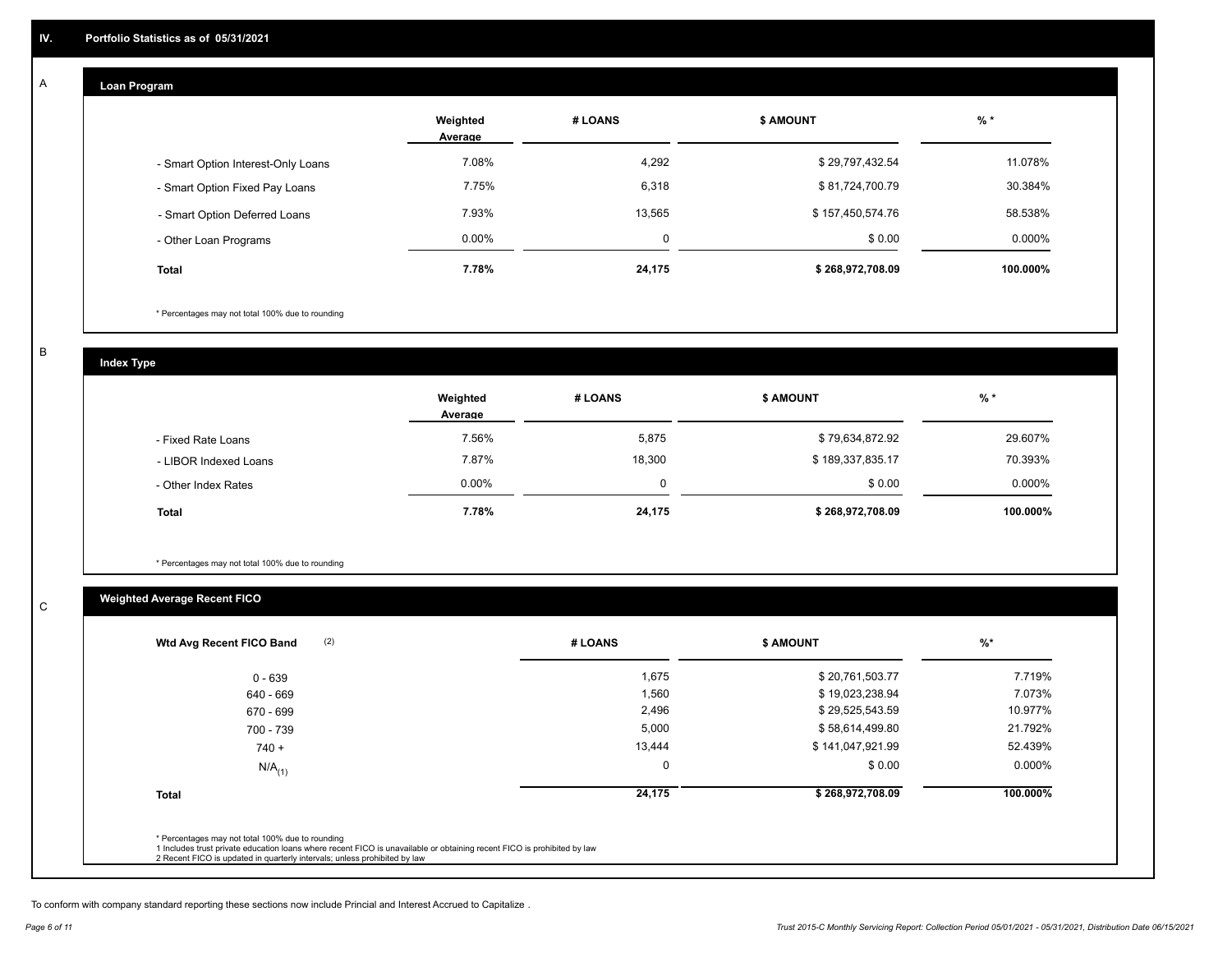| V. |       | 2015-C Reserve Account and Principal Distribution Calculations                            |                  |  |
|----|-------|-------------------------------------------------------------------------------------------|------------------|--|
| А. |       | <b>Reserve Account</b>                                                                    |                  |  |
|    |       | Specified Reserve Account Balance                                                         | \$1,884,455.00   |  |
|    |       | Actual Reserve Account Balance                                                            | \$1,884,455.00   |  |
| В. |       | <b>Principal Distribution Amount</b>                                                      |                  |  |
|    | j.    | Class A Notes Outstanding                                                                 | \$121,176,494.81 |  |
|    | ii.   | Pool Balance                                                                              | \$268,972,708.09 |  |
|    | iii.  | First Priority Principal Distribution Amount (i - ii)                                     | \$0.00           |  |
|    |       |                                                                                           |                  |  |
|    | iv.   | Class A and B Notes Outstanding                                                           | \$191,176,494.81 |  |
|    | ٧.    | First Priority Principal Distribution Amount                                              | \$0.00           |  |
|    | vi.   | Pool Balance                                                                              | \$268,972,708.09 |  |
|    | vii.  | Specified Overcollateralization Amount                                                    | \$82,915,979.00  |  |
|    | viii. | Available Funds (after payment of waterfall items A through H)                            | \$5,654,637.84   |  |
|    | ix.   | <b>Class C Notes Outstanding</b>                                                          | \$50,000,000.00  |  |
|    | x.    | Regular Principal Distribution Amount (if (iv > 0, (iv - v) - (vi - vii), min(viii, ix))  | \$5,119,765.72   |  |
|    |       |                                                                                           |                  |  |
|    | xi.   | Pool Balance                                                                              | \$268,972,708.09 |  |
|    | xii.  | 10% of Initial Pool Balance                                                               | \$74,963,981.87  |  |
|    | xiii. | First Priority Principal Distribution Amount                                              | \$0.00           |  |
|    | xiv.  | Regular Principal Distribution Amount                                                     | \$5,119,765.72   |  |
|    | XV.   | Available Funds (after payment of waterfall items A through J)                            | \$534,872.12     |  |
|    |       | xvi. Additional Principal Distribution Amount (if(ix $\leq$ x, min(xv, xi - xiii - xiv))) | \$0.00           |  |
|    |       |                                                                                           |                  |  |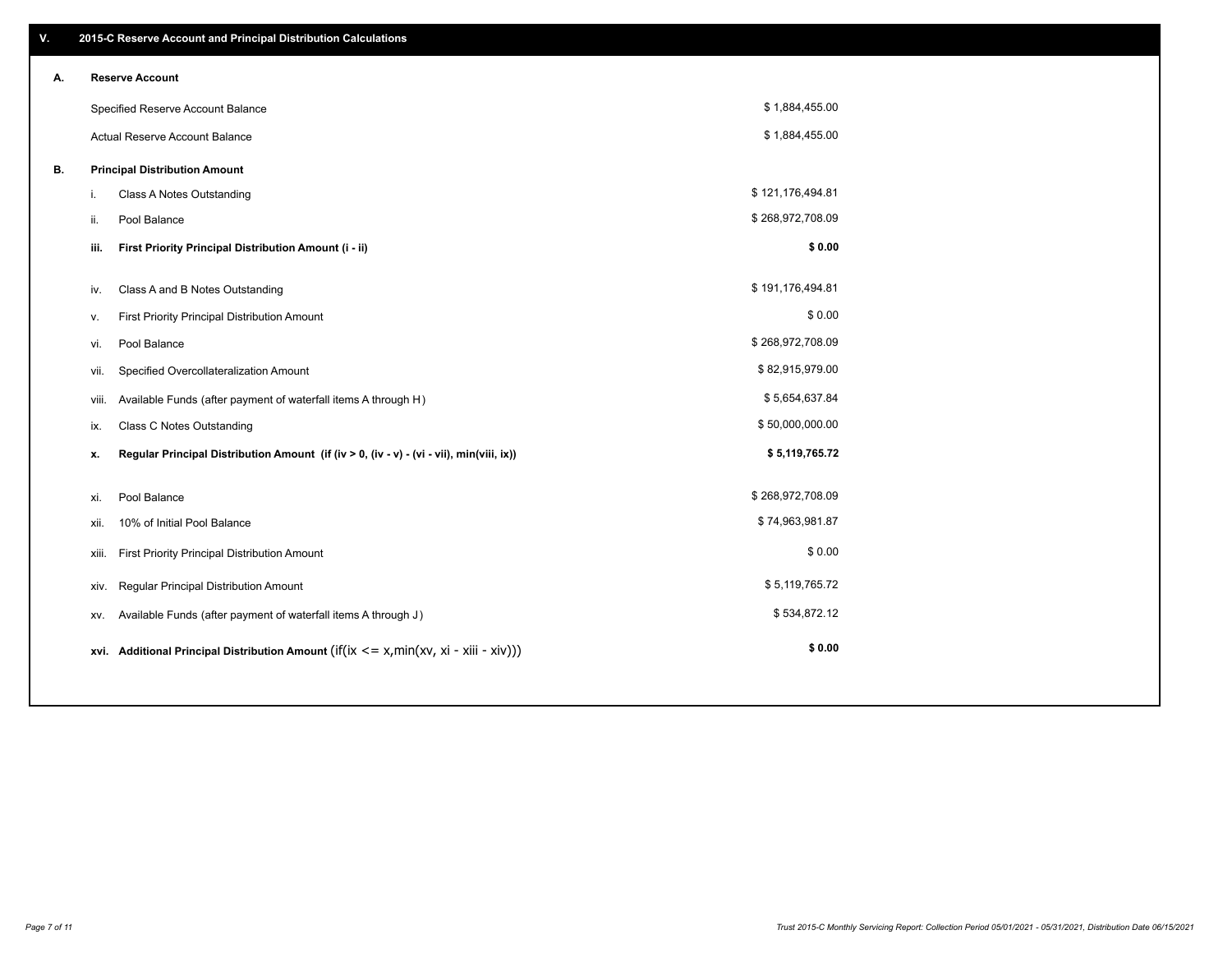|    |                                                         | Paid           | <b>Funds Balance</b> |
|----|---------------------------------------------------------|----------------|----------------------|
|    | <b>Total Available Funds</b>                            |                | \$6,445,830.78       |
| A  | <b>Trustee Fees</b>                                     | \$0.00         | \$6,445,830.78       |
| В  | <b>Servicing Fees</b>                                   | \$177,657.78   | \$6,268,173.00       |
| C  | i. Administration Fees                                  | \$8,333.00     | \$6,259,840.00       |
|    | ii. Unreimbursed Administrator Advances plus any Unpaid | \$91.00        | \$6,259,749.00       |
| D  | Class A Noteholders Interest Distribution Amount        | \$213,444.49   | \$6,046,304.51       |
| Е  | <b>First Priority Principal Payment</b>                 | \$0.00         | \$6,046,304.51       |
| F. | Class B Noteholders Interest Distribution Amount        | \$204,166.67   | \$5,842,137.84       |
| G  | Class C Noteholders Interest Distribution Amount        | \$187,500.00   | \$5,654,637.84       |
| н  | <b>Reinstatement Reserve Account</b>                    | \$0.00         | \$5,654,637.84       |
|    | Regular Principal Distribution                          | \$5,119,765.72 | \$534,872.12         |
| J  | <b>Carryover Servicing Fees</b>                         | \$0.00         | \$534,872.12         |
| Κ  | Additional Principal Distribution Amount                | \$0.00         | \$534,872.12         |
| L  | Unpaid Expenses of Trustee                              | \$0.00         | \$534,872.12         |
| M  | Unpaid Expenses of Administrator                        | \$0.00         | \$534,872.12         |
| N  | Remaining Funds to the Residual Certificateholders      | \$534,872.12   | \$0.00               |

## **Waterfall Conditions**

| А. | <b>Class C Noteholders' Interest Distribution Condition</b> |                                                                                  |                  |  |  |
|----|-------------------------------------------------------------|----------------------------------------------------------------------------------|------------------|--|--|
|    |                                                             | Pool Balance                                                                     | \$268,972,708.09 |  |  |
|    | H.                                                          | Class A and B Notes Outstanding                                                  | \$191,176,494.81 |  |  |
|    | iii.                                                        | Class C Noteholders' Interest Distribution Ratio (i / ii)                        | 140.69%          |  |  |
|    | IV.                                                         | Minimum Ratio                                                                    | 110.00%          |  |  |
|    | ν.                                                          | Is the Class C Noteholders' Interest Distribution Condition Satisfied (iii > iv) | $\checkmark$     |  |  |

\* If the Class C Noteholders' Interest Distribution Condition is satisfied then the amount of interest accrued at the Class C Rate for the Accrual Period is Released on the distribution Date .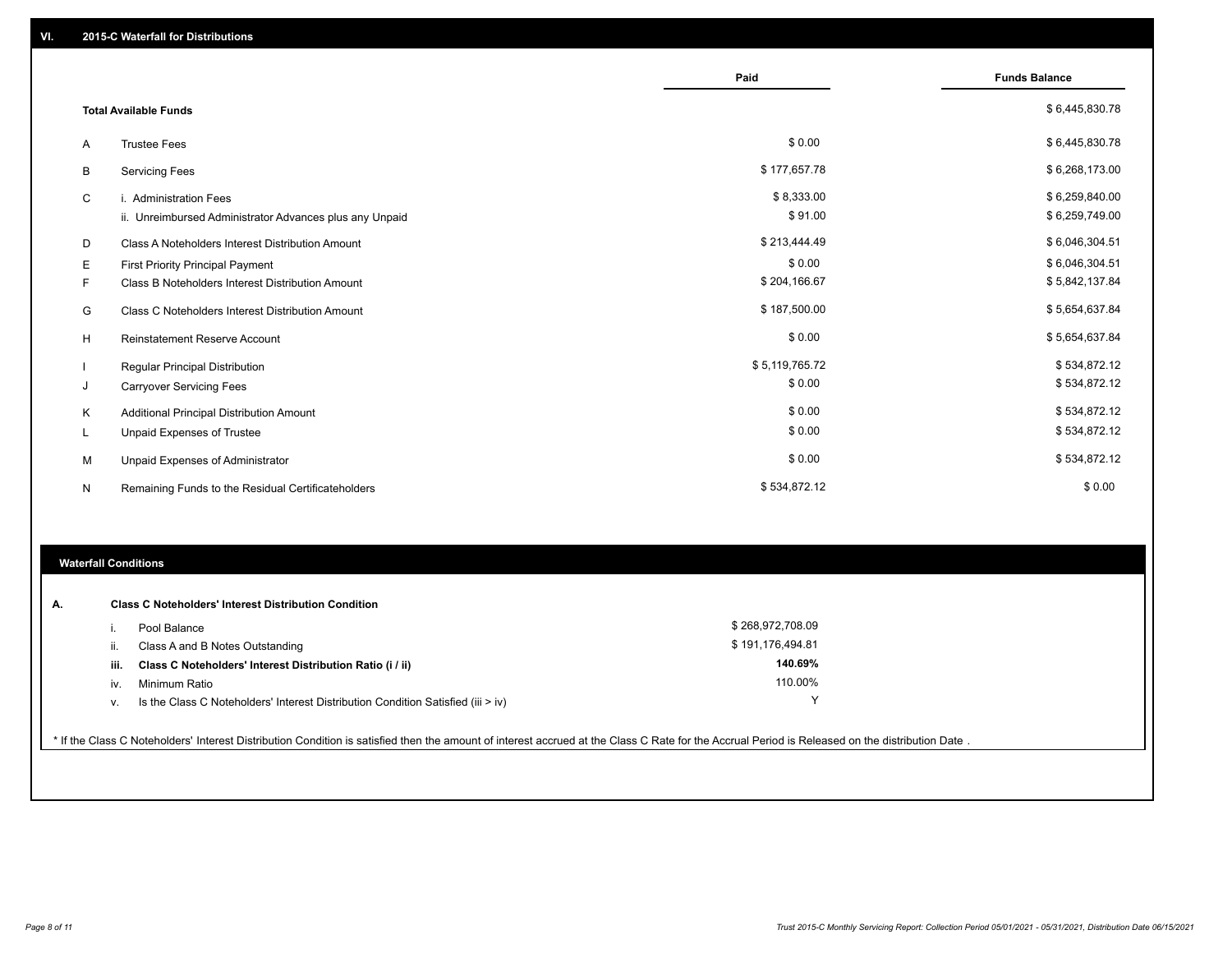| <b>Distribution Amounts</b>                                |                         |                         |                         |
|------------------------------------------------------------|-------------------------|-------------------------|-------------------------|
|                                                            | A <sub>2</sub> A        | A <sub>2</sub> B        | A3                      |
| Cusip/Isin                                                 | 78448RAB2               | 78448RAC0               | 78448RAD8               |
| <b>Beginning Balance</b>                                   | \$31,135,291.30         | \$15,041,203.51         | \$75,000,000.00         |
| Index                                                      | <b>FIXED</b>            | <b>LIBOR</b>            | <b>LIBOR</b>            |
| Spread/Fixed Rate                                          | 2.75%                   | 1.40%                   | 1.95%                   |
| Record Date (Days Prior to Distribution)                   | 1 NEW YORK BUSINESS DAY | 1 NEW YORK BUSINESS DAY | 1 NEW YORK BUSINESS DAY |
| <b>Accrual Period Begin</b>                                | 5/15/2021               | 5/17/2021               | 5/17/2021               |
| <b>Accrual Period End</b>                                  | 6/15/2021               | 6/15/2021               | 6/15/2021               |
| Daycount Fraction                                          | 0.08333333              | 0.08055556              | 0.08055556              |
| Interest Rate*                                             | 2.75000%                | 1.50088%                | 2.05088%                |
| <b>Accrued Interest Factor</b>                             | 0.002291667             | 0.001209042             | 0.001652098             |
| <b>Current Interest Due</b>                                | \$71,351.71             | \$18,185.45             | \$123,907.33            |
| Interest Shortfall from Prior Period Plus Accrued Interest | $\mathcal{S}$ -         | $\frac{2}{3}$ -         | $\frac{1}{2}$           |
| <b>Total Interest Due</b>                                  | \$71,351.71             | \$18,185.45             | \$123,907.33            |
| <b>Interest Paid</b>                                       | \$71,351.71             | \$18,185.45             | \$123,907.33            |
| <b>Interest Shortfall</b>                                  | $\mathcal{S}$ -         | $$ -$                   | $\mathcal{S}$ -         |
| <b>Principal Paid</b>                                      | \$3,452,089.59          | \$1,667,676.13          | $\frac{1}{2}$           |
| <b>Ending Principal Balance</b>                            | \$27,683,201.71         | \$13,373,527.38         | \$75,000,000.00         |
| Paydown Factor                                             | 0.016676761             | 0.016676761             | 0.000000000             |
| <b>Ending Balance Factor</b>                               | 0.133735274             | 0.133735274             | 1.000000000             |

\* Pay rates for Current Distribution. For the interest rates applicable to the next distribution date, please see https://www.salliemae.com/about/investors/data/SMBabrate.txt.

**VII. 2015-C Distributions**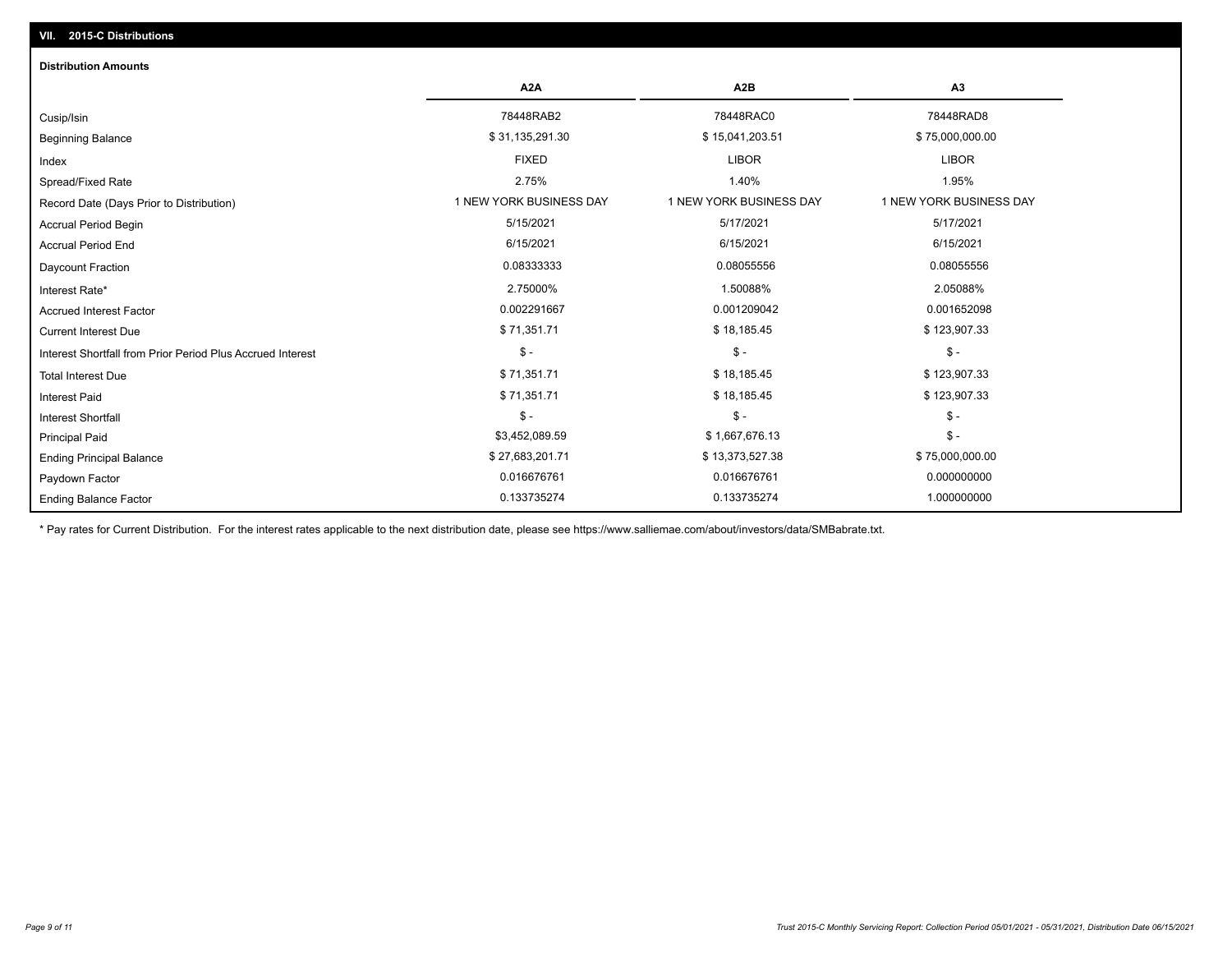| VII. 2015-C Distributions                                  |                         |                         |  |  |  |
|------------------------------------------------------------|-------------------------|-------------------------|--|--|--|
| <b>Distribution Amounts</b>                                |                         |                         |  |  |  |
|                                                            | в                       | С                       |  |  |  |
| Cusip/Isin                                                 | 78448RAE6               | 78448RAF3               |  |  |  |
| <b>Beginning Balance</b>                                   | \$70,000,000.00         | \$50,000,000.00         |  |  |  |
| Index                                                      | <b>FIXED</b>            | <b>FIXED</b>            |  |  |  |
| Spread/Fixed Rate                                          | 3.50%                   | 4.50%                   |  |  |  |
| Record Date (Days Prior to Distribution)                   | 1 NEW YORK BUSINESS DAY | 1 NEW YORK BUSINESS DAY |  |  |  |
| Accrual Period Begin                                       | 5/15/2021               | 5/15/2021               |  |  |  |
| <b>Accrual Period End</b>                                  | 6/15/2021               | 6/15/2021               |  |  |  |
| Daycount Fraction                                          | 0.08333333              | 0.08333333              |  |  |  |
| Interest Rate*                                             | 3.50000%                | 4.50000%                |  |  |  |
| <b>Accrued Interest Factor</b>                             | 0.002916667             | 0.003750000             |  |  |  |
| <b>Current Interest Due</b>                                | \$204,166.67            | \$187,500.00            |  |  |  |
| Interest Shortfall from Prior Period Plus Accrued Interest | $\mathcal{S}$ -         | $\mathsf{\$}$ -         |  |  |  |
| <b>Total Interest Due</b>                                  | \$204,166.67            | \$187,500.00            |  |  |  |
| <b>Interest Paid</b>                                       | \$204,166.67            | \$187,500.00            |  |  |  |
| Interest Shortfall                                         | $\frac{1}{2}$           | $\mathsf{\$}$ -         |  |  |  |
| <b>Principal Paid</b>                                      | $$ -$                   | $\mathsf{\$}$ -         |  |  |  |
| <b>Ending Principal Balance</b>                            | \$70,000,000.00         | \$50,000,000.00         |  |  |  |
| Paydown Factor                                             | 0.000000000             | 0.000000000             |  |  |  |
| <b>Ending Balance Factor</b>                               | 1.000000000             | 1.000000000             |  |  |  |

\* Pay rates for Current Distribution. For the interest rates applicable to the next distribution date, please see https://www.salliemae.com/about/investors/data/SMBabrate.txt.